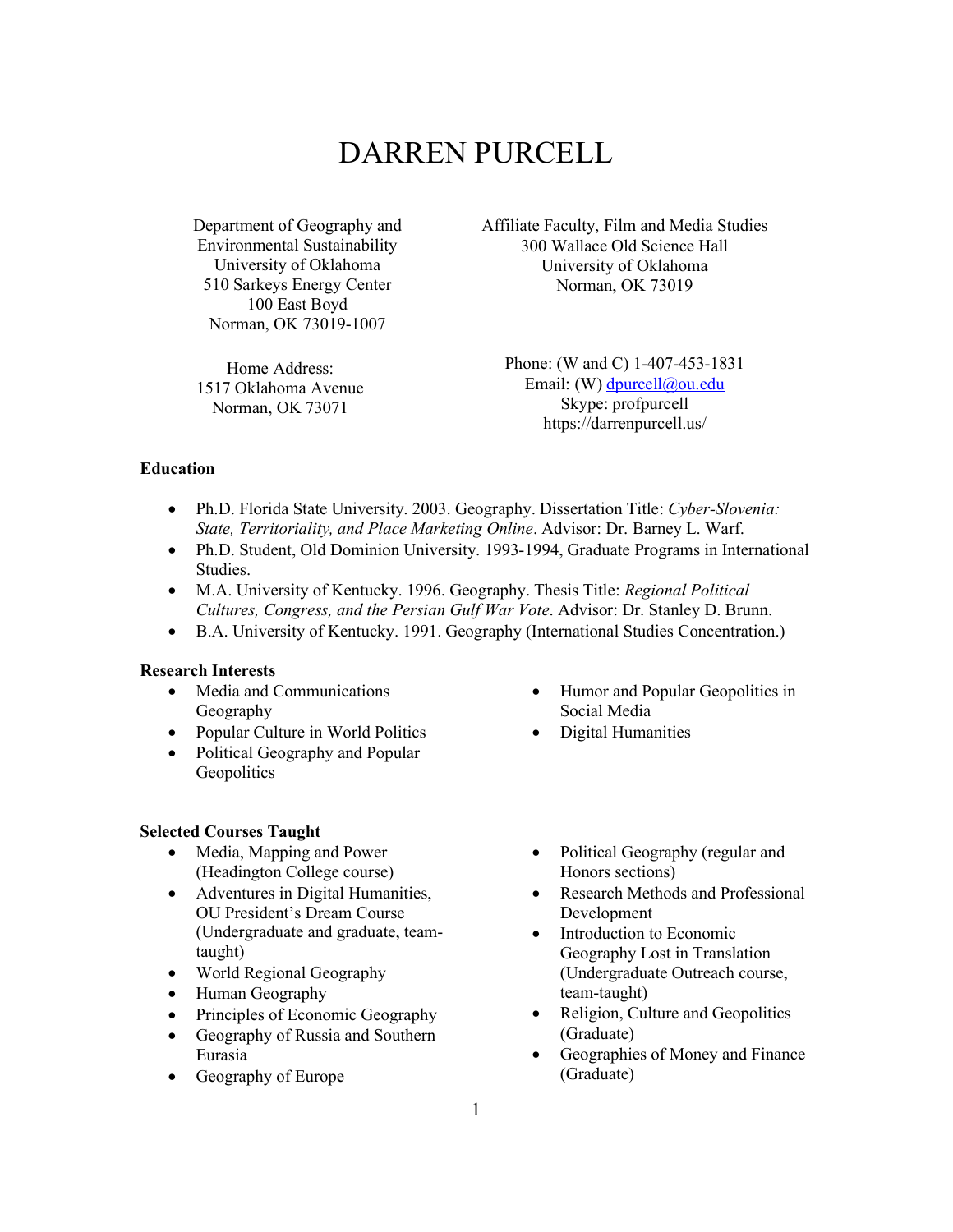- Geopolitics in the Information Age (Graduate)
- Popular Culture and Critical Geopolitics (Graduate)
- Geography of Cyberspace and the Information Economy (Graduate Seminar)
- Environmental and Popular Geopolitics (Graduate)
- Research and Writing (Graduate)
- Geography of Crime
- Political Geography (regular and Honors sections

# **Publications**

Journal Articles – Peer Reviewed

- Purcell, D. and Moore, C. (2019) "Selling Southern Places: An Examination of Delta's *Sky* Magazine City Profiles" *Southeastern Geographer*, 59(3), 248-267. DOI: 10.1353/sgo.2019.0022
- Purcell, D. Heitmeier, B., and Van Whye, C. (2017) "Critical Geopolitics and the Framing of the Arab Spring Through Late-Night Humor." *Social Science Quarterly.* 98(2): 513-531.
- Anaz, N. and Purcell, D. (2010) "Geopolitics of Entertainment: An Audience Responds in the Case of Valley of the Wolves-Iraq." *Arab World Geographer*, 13(1): 34-49.
- Purcell, D., Brown, M.S.; and Gokmen, M. (2009) "Achmed the Dead Terrorist and Humor in Popular Geopolitics." *GeoJournal*. 75(4): 373-385
- Purcell, D. (2005) "The Military in the Noosphere: NCT Adoption and Website Development in the Slovenian Ministry of Defense" *Information, Communication and Society.* 8(2):194-216.
- Purcell, D. and Cobb, S. (2004) "Geographies of Cooperative Finance: A Case Study of Florida Credit Unions" *The Industrial Geographer*. 2(1):49-71.
- Purcell, D. (2003) "*Terra Incognita*: Mapping the Causes of Geopolitical Realities." *Political Geography*. 22(1):43-47.
- Purcell, D. and Kodras, J. (2001) "Information Technologies, Representational Spaces, and the Marginal State: Redrawing the Balkan Image of Slovenia." *Information, Communications and Society*. 4(3): 1-29.
- Warf, B. Vincent, P. and Purcell, D. (1999) "International Collaborative Learning on the World Wide Web." *Journal of Geography*. 98(3): 141-148.
- Jackson, M.H. and D. Purcell. (1997) "Politics and Media Richness in World Wide Web Representations of the Former Yugoslavia. *Geographical Review*, 87(2):233-253. *.*

Manuscripts in preparation

- "Caricatures of cartography: geographic imaginaries in the political cartoons of Emad Hajjaj**"** Manuscript in preparation with Cayton Moore, former MA student. Submission to *The Arab World Geographer* in December 2021
- Pellegrino, V. and Purcell. D. "Global Warming and Climate Change in Late-Night Comedians' Monologues." National Weather Center REU student co-author.
- Invited piece on late-night humor and the People's Republic of China. *Social and Cultural Geography*, Submission in Jebruayr2022.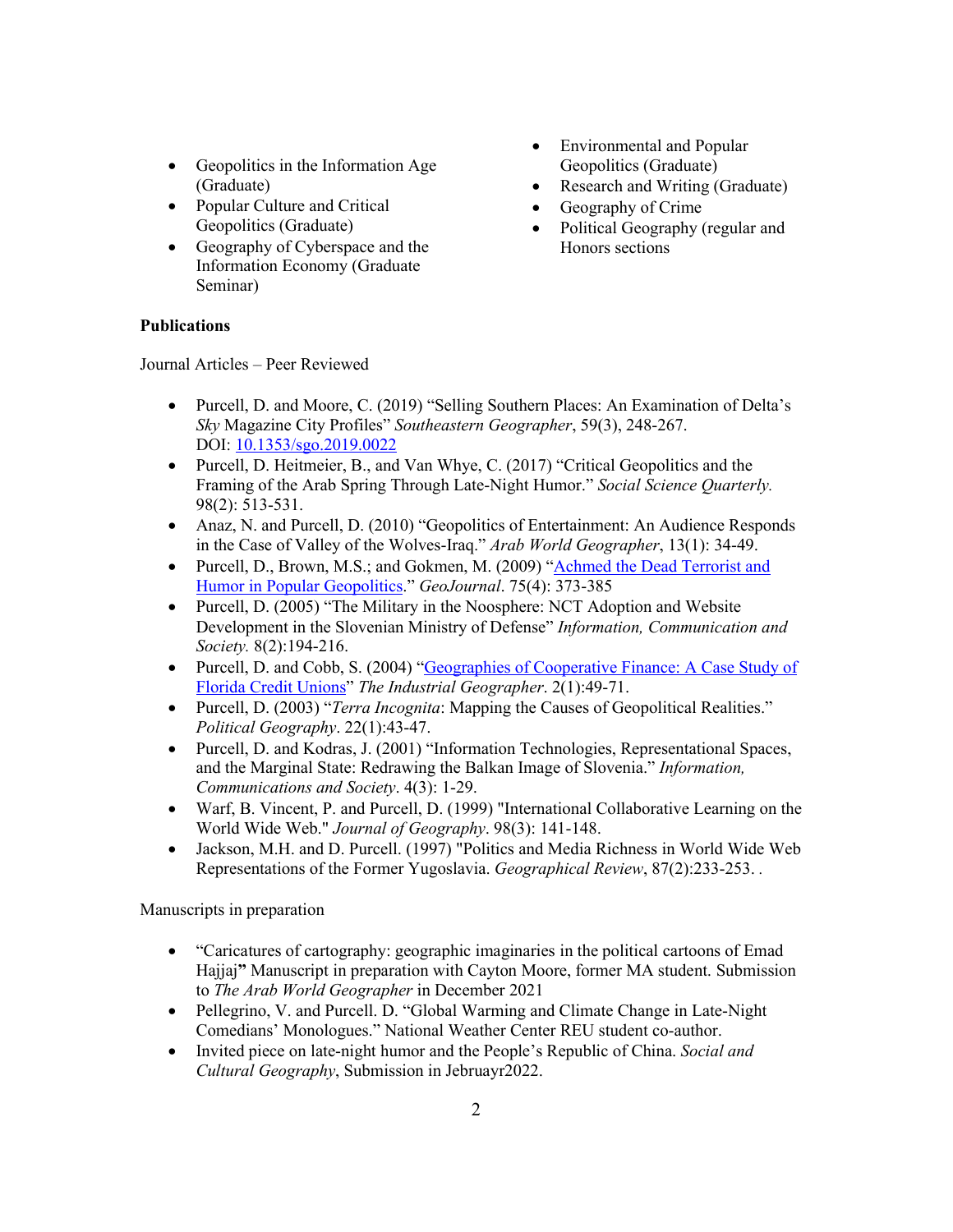# **Monographs**

• Purcell, D. (1999) "*The Slovenian State on the Internet*." Open Society Institute (Ljubljana, Slovenia) Mediawatch monograph series.

## Peer-Reviewed Book Chapters

• Steinberg, P. and Purcell, D. (2010) ""Power and Space in Electronic Communications" in *The International Studies Association Compendium*. R. Denemark (ed.) Volume IX, pp. 5893-5906. London: Wiley-Blackwell.

## Book Chapters

- Purcell, D. (2014) "Internet" in P. Adams, J. Craine, and J. Dittmer (eds.) *Ashgate Research Companion on Geographies of Media*. London: Ashgate.
- Longan, M. and Purcell, D (2011) "Engineering Community and Place: Facebook as Megaengineering." In S. Brunn (ed.) *Engineering Earth: the Impact of Megaengineering Projects.* Chichester: Wiley & Son*.* pp. 85-102.
- Purcell, D. and Champion, A. (2007) "E-government and Slovenia's Multiple Transitions." In *E-Government in Europe: Rebooting the state.* Paul Nixon, and Vassiliki Koutrakou, (eds.) London: Routledge. pp. 196-210.
- Warf, B. and Purcell, D. (2001) "The Currency of Currency: Speed, Sovereignty, and Electronic Finance." In *Worlds of E-Commerce: Economic, Geographical and Social Dimensions.* T. R. Leinbach and S.D. Brunn, (eds.) Chichester: John Wiley and Sons, Ltd. pp. 223-240.
- Brunn, S.D. and D. Purcell. (1996) "Ethnic 'Electronic Communities': New Immigrant Linkages in a Wired World." In *Ethnicni fraternalizem v priseljenskih dezelah (Ethnic Fraternalism in Immigrant Countries.)* Matjaz Klemincic, (ed.) Maribor: Univerza v Maribor. pp. 337-344.
- Brunn, S.D., J.A. Jones, and D. Purcell. (1994) Ethnic Communities in the Evolving 'Electronic' State; Cyberplaces in Cyberspace." In *Political Boundaries and Coexistence*. W. Gallusser. (ed.) Berne: Peter Lang Publishers. pp. 415-424.

# Edited Collections

• Editor, *AP Human Geography Special Focus: Scale*. (2007) The College Board.

Encyclopedia Entries

- Purcell, D. (2010) "Communications Geography", "Council for Mutual Economic Assistance (COMECON)", "Place Promotion," and "Commonwealth of Independent States (CIS.)" *Sage Encyclopedia of Human Geography*. B. Warf, ed. Sage Publications: Thousand Oaks, CA
- Purcell, D. (2006) "Geopolitics," *Sage Encyclopedia of Human Geography*. B. Warf, ed. Sage Publications: Thousand Oaks, CA. pp. 184-186.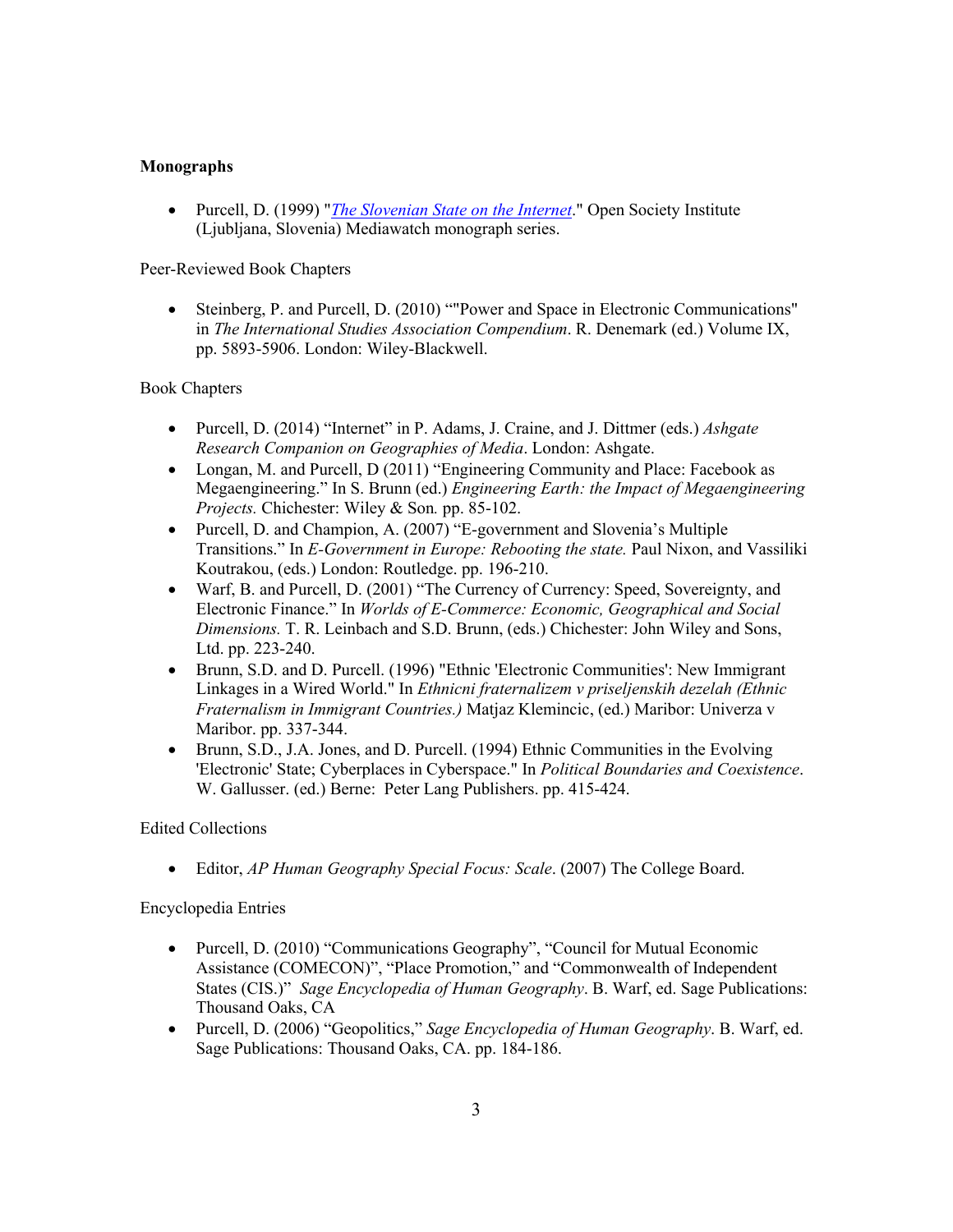#### Book Reviews

- Saunders, R, and Strukov, V. (2018) *Popular Geopolitics: Plotting an Evolving Interdiscipline* 7(3) *AAG Review of Books.* 2019. 7 (3):166-168.
- Wendel, Delia Duong Ba; and Aidoo, Fallon Samuels (2015) *Spatializing Politics: Essays on Power and Place*. Reviewed for *Technology & Culture*. Forthcoming, October 2017.
- Mitchell, J.L; Sebold, K; Dowdle, A; Limbocker, S.; and Stewart, P.A. (2015) *The Political Geography of Campaign Finance: Fundraising and Contribution Patterns in the Presidential Elections, 2004-2012*. Reviewed for *American Review of Politics*. 2016. 35 (1): 111-114.
- Burman, S. (2007) *The State of the American Empire: How the USA Shapes the World*. Reviewed for *The Geographical Review*. 2009. 99:3. pp. 446-448.
- Enyedi, G. and Tozsa, I. (2004) *The Region: Regional Development, Policy Administration and E-Government.* Reviewed for *Regional Studies*. 2005. 39:6, p. 834.
- Dodge, M. and Kitchin, R. (2001) *Mapping Cyberspace.* Reviewed for *Progress in Human Geography*. 2002. pp. 575-576.
- Friedland, R. and Boden, D. eds. (1995) *Nowhere: Space, Time and Modernity*. Reviewed for *Urban Geography.*1997. 18:4. pp. 365-366

## **Professional Memberships**

- Association of American Geographers
- Southwest Association of American Geographers (Regional Councilor 2015-2018, Chair, 2011-2012, Secretary, 2009-2011, Treasurer, 2007-2009)
- National Council for Geographic Education
- International Society for Humor Studies

# **Professional Presentations, Posters and Panels (Since 2000)**

- Purcell, D. (2020) "American Late-Night Comedians and the Geopolitical Imagination of China", Australasian Humor Studies Network, Brisbane, Australia. February, 2020
- Purcell, D. and Moore, C. (2019) "Selling Southern Places: An Examination of Delta's Sky Magazine City Profiles." Great Plains/Rocky Mountain Division of the American Association of Geographers, Lawrence, KS. October, 2019.
- Purcell, D and Collins, L. (2019) "Best Practices for Teaching the AP Human Geography Test." (Presenter) American Association of Geographers Annual Meeting, Washington, D.C., April, 2019
- Purcell, D and Collins, L. (2019) "Tools to Use: What do your AP Human Geography lectures look like?" (Panelist) American Association of Geographers Annual Meeting, Washington, D.C., April, 2019
- "Tracking Students from AP Human Geography to Geography Programs." (2019) (Panelist) American Association of Geographers Annual Meeting, Washington, D.C., April, 2019
- Purcell, D. and Heller, N. (2017) "Newspaper Framing of Drought in the Southwest US, 2010-2014." American Association of Geographers Annual Meeting, Boston, MA. April,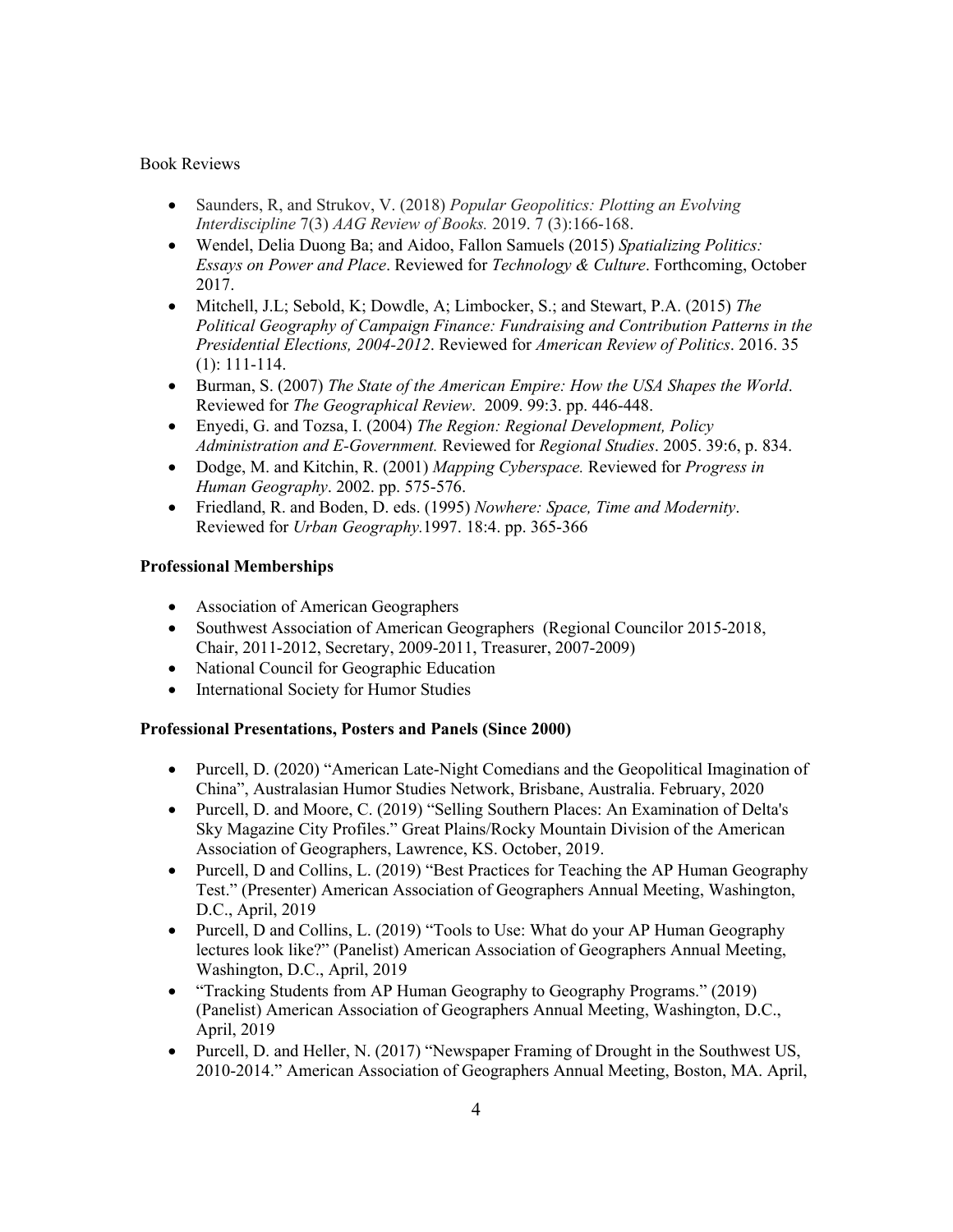2017

- Hunt, A. and Purcell, D. (2016) "Understanding Separatism and Supranationalism: Processes in the Political Landscape." National Council for Social Studies. Washington, D.C. December 3, 2016.
- Purcell, D. (2016) "The Gerrymander: An Endangered or Evolving Species?" National Council for Geographic Education Webinar Series. April 13.
- Zeigler, D., Benton-Short, L; Bosco, F. and Purcell, D. (2016). "A Cartographic Analysis of AP Human Geography". American Association of Geographers Annual Meeting, San Francisco, CA. March, 2016 (Poster)
- Purcell, D. (2014) "Viewing China through the Geopolitical Lens of Late-Night Humor. "Southwest Division of the Association of American Geographers –Great Plains, Rocky Mountain Meeting. Albuquerque, NM. October, 2014.
- Oklahoma Council of Social Studies (2014) "Russia, Crimea and Popular Geopolitics." Oklahoma City, OK. October 2014.
- D. Purcell and K. de Beurs (2013) "'It's Hot in Here': Twitter as Data source for Understanding Perceptions of Heat and Drought." Social Media and Society 13, Halifax, NS. September, 2013. (Poster)
- D. Purcell and B. Heitmeier (2012) "Late-Night Laughs at the Arab Spring." Southwest Division of the Association of American Geographers. Las Cruces, NM. October, 2012. (Poster)
- D. Purcell and K. Hines (2012) "Late-Night Comedy Coverage of the North African and Southwest Asian Revolutions" Association of American Geographers Annual Meeting, Las Vegas, NV. February, 2012.
- D. Purcell (2011) "Social Networking Technologies and Teaching Human Geography", National Council for Geographic Education meeting, Portland, OR.
- D. Purcell and K. Collier, (2010) "Kurdistan as a Stateless Nation on Facebook" Southeastern Division of the Association of American Geographers meeting, Birmingham, AL. November, 2010. (Poster)
- D. Purcell, (2009) "Stateless Places in Facebook: Representations of Aspirations" Association of American Geographers Annual Meeting, Las Vegas, NV.
- D. Purcell (2008) "The Maintenance and Reworking of Nation-State Boundaries Online" International Society for the Study of European Ideas. Helsinki, Finland.
- D. Purcell and E. Duda (2007) "The Maintenance and Reworking of Nation-State Boundaries Online." Association of Internet Researchers meeting, Vancouver, B.C.
- D. Purcell (2006) "The Diffusion of E-governmentality in Europe." Southwestern Association of American Geographers meeting, Norman, OK.
- D. Purcell and B. Warf (2006) "Minority Banking Ownership in the US Recent Trends." Association of American Geographers Annual Meeting, Chicago, IL.
- S. Cobb and D. Purcell (2006) "New tensions in the financial services industry: Do Credit Unions really want to be banks?" Association of American Geographers Annual Meeting, Chicago, IL.
- D. Purcell and A. Champion. (2005) "E-Government in Slovenia and Croatia A Comparison of Realities." 6<sup>th</sup> Annual CREST Conference. Norwich, England, the Centre for Research in European Studies. Conference title: "'Ctrl, Alt, Delete': Rebooting the State via E-Government in Europe."
- Kerr, R. and Purcell, D. (2005) "Xenophobia in Normative Cyber-space: Mainstreaming the 'Extreme-Right' on the Internet." Association of American Geographers Annual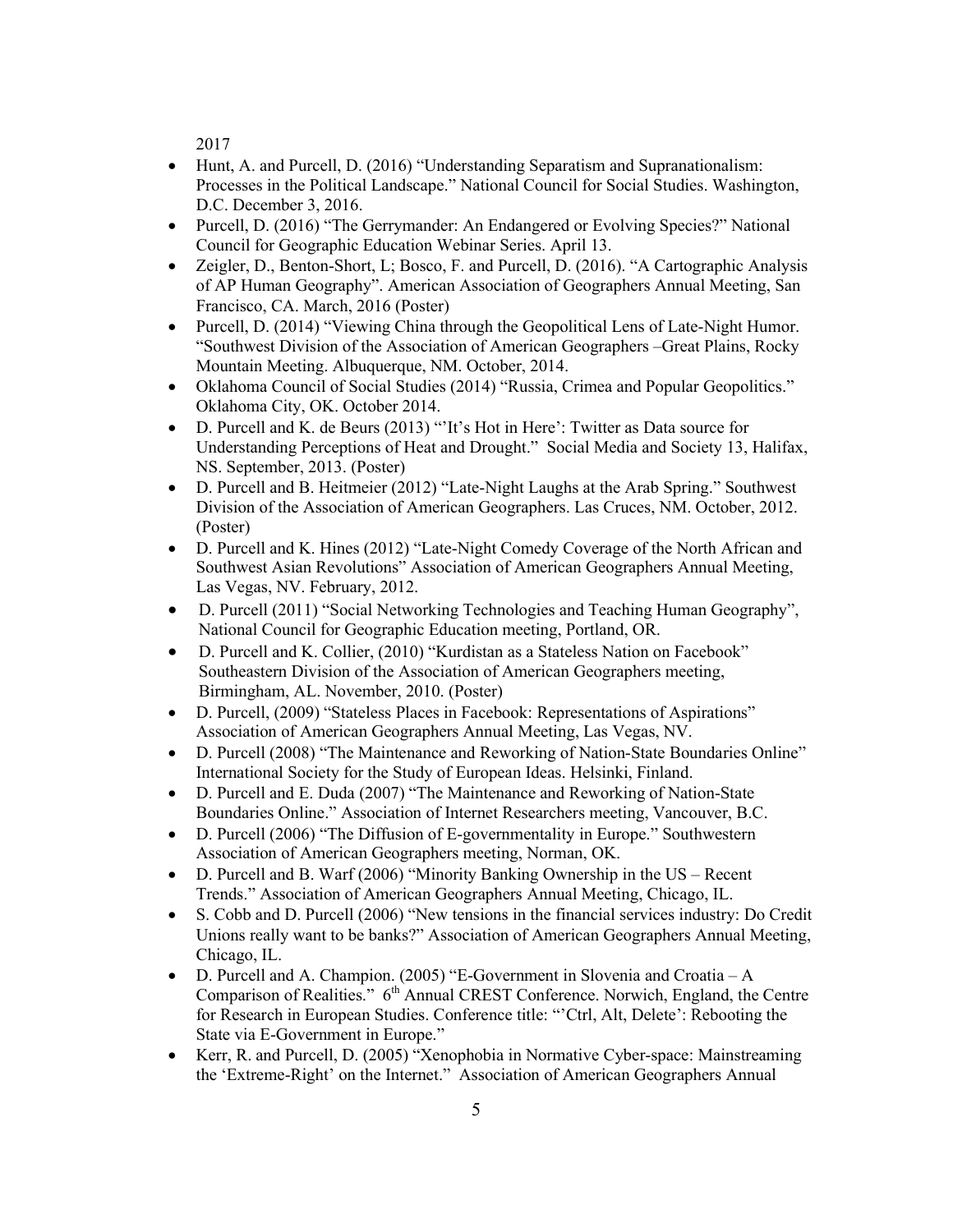Meeting, Denver, CO.

- Purcell, D. and Cattaruza, A. (2005) "Regional Identity in Cyberspace: Competing Visions of Sandzak and Raska." Association of American Geographers Annual Meeting, Denver, CO.
- Purcell, D. (2004) "The Military in the Noosphere: Cyberstrategies of the Slovenian Ministry of Defense." National Council for Geographic Education, Kansas City, MO.
- Purcell, D. (2004) "Slovenia's E-Image." Globalized Europe Conference. Koper, Slovenia.
- Cobb, S. and Purcell, D. (2004) "Credit Unions on the Financial Landscape." Association of American Geographers Annual Meeting, Philadelphia, PA.
- Purcell, D. (2004) "Planning for a Career in Academy: A Workshop for New Faculty." Panelist. Association of American Geographers Annual Meeting, Philadelphia, PA.
- Purcell, D. (2003) "Deterritorialized Geopolitics: Networks and Diasporas." Panelist. Association of American Geographers Annual Meeting, New Orleans, LA.
- Purcell, D. (2002) "Constructing Cyber-Slovenia: Government Internet Sites and the State-Building Process" Association for the Advancement of Slavic Studies. Annual Meeting. Pittsburgh, PA.
- Purcell, D. and Popescu, G. (2002) "Out of Bound(arie)s: The Regional Impacts of the Hungarian Status Law." Association of American Geographers Annual Meeting, Los Angeles, California.
- Purcell, D. (2002) Student Response. *Political Geography* Plenary Session. Plenary Speaker: Saul Cohen. Association of American Geographers Meeting, Los Angeles, California.
- Purcell, D. (2002) "The Hungarian Status Law: Economic Implications for East-Central Europe." Southern Conference on Slavic Studies. Daytona Beach, Florida
- Purcell, D. (2001) "A Decade of Indeterminacy: Where is Slovenia Today?" Association of American Geographers Annual Meeting, New York, New York.
- Prezelj, I. and Purcell, D. (2000) "Cyber-Identity and Transparency of Defense Ministries and Armed Forces: A Comparative Study of Websites in Slovenia, Slovakia, Romania, Hungary, Poland and Czech Republic." European Research Group on Military and Society, Seventh Biennial Conference. Prague, Czech Republic.
- Purcell, D. (2000) "Localism Resurrected? FCC Regulation and Low-Power FM Broadcasting." Southeast Division Meetings, Association of American Geographers. Chapel Hill, North Carolina.

# **Invited Talks**

- Popular Geopolitics and the Geographical Imagination in American Late-Night Comedy. Oklahoma State University, April 2020
- Guest lecturer, "Using Text Visualization and Selling the South." Department of Geography, University of Ljubljana, January 2020.
- Guest lecturer, "Humor, Popular Culture and Geopolitics", University of Ljubljana. January, 2020.
- Colloquium speaker, Department of Philosophy, History and Geography, Missouri Western State University. November 2016.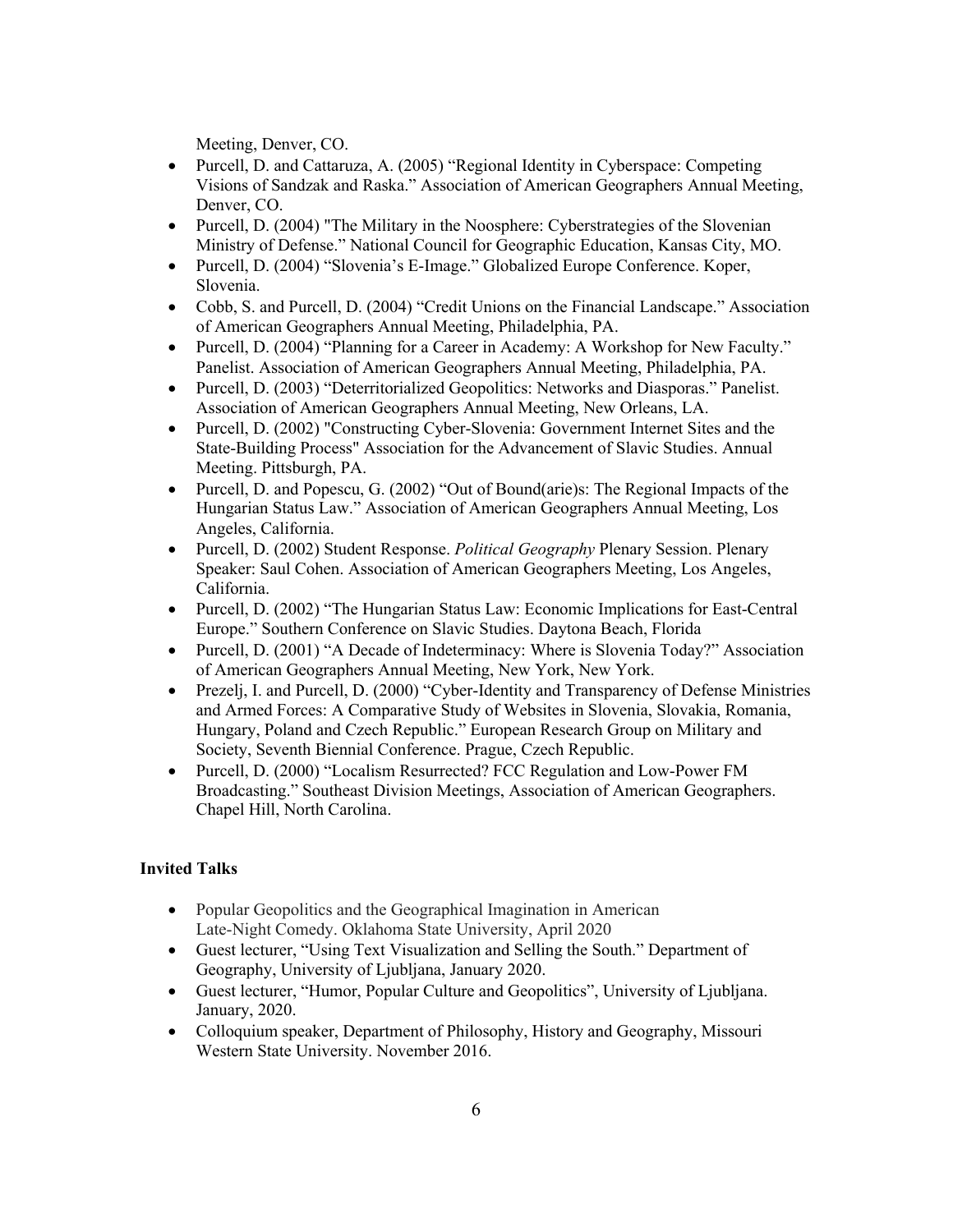- Colloquium speaker, Department of Geology and Geography, Western Kentucky University, December 2011.
- Colloquium speaker, Department of Geography, University of North Texas, October 2009.
- Guest Lecturer, Departments of Sociology and Geography, University of Zadar, December, 2005
- Guest Lecturer, Department of Sociology, University of Split, December, 2005
- Colloquium Speaker, Ball State University, January 2003.
- Guest Lecturer for Department of Geography, University of Ljubljana. Fall, 1999.
- Guest Lecturer for Department of Defense Studies, University of Ljubljana, Fall 1999.
- "Ethnicity and Conflict, History and Geography: Bosnia and Yugoslavia." For 'Bringing the World to Sixth Grade' Conference. Texas A&M University, Social Studies Center for Educator Development, and the Texas Education Agency. January, 1999.
- "Selling Slovenia: Use of the Internet to Remake the Geopolitical and Economic Map." Colloquium Speaker. Texas A&M University. January, 1999.
- "Peace in Our Time? Bosnia 1996," Florida State University College Democrats, October 1996

# **Graduate Advising and Committee Service**

Doctoral Students

- Naci Dilekli August 2010 *Developing and Evaluating a Web-Based Emergency Management Spatial Decision Support System*.
- Necati Anaz May 2012 *Mapping Geopolitical Imaginations: Turkish Audiences and Valley of the Wolves: Palestine*.
- Arif Keceli May 2012 *Effects of Rapid Urbanization on Livability in Turkish cities: a Case Study of Denizli.*
- Lene LeRoux (co-chair) Projected completion May 2022 South African Urbanization
- Victoria Johnson Projected completion May 2024 Broadcast meteorologist coverage of severe storms and regulatory regimes.

Masters Students – Thesis Option/One-Article Thesis Option

- Marcie Kuehl –May, 2007 *Hey, Aren't we Friends on Myspace? Linking Lesbians in Virtual and Material Landscapes.*
- Kimberly Zerr –April, 2008 *Visit SD! The Role of the Internet in Promoting Small-Town South Dakota.*
- Kelly Jones August, 2019 *Natural Disaster Crisis Communication by FEMA and Red Cross via Twitter During Hurricanes Harvey, Irma, Lane, Matthew, and Michael.*
- Cayton Moore May 2021 *Caricatures of cartography: geographic imaginaries in the political cartoons of Emad Hajjaj*
- Kaitlin Rayburn Projected completion May 2023 Popular representations of the Nordic region in children's film.
- James Tichy Urban housing policy
- Blake Taylor Representations of Mexico on tequila labels as palce-making and place marketing.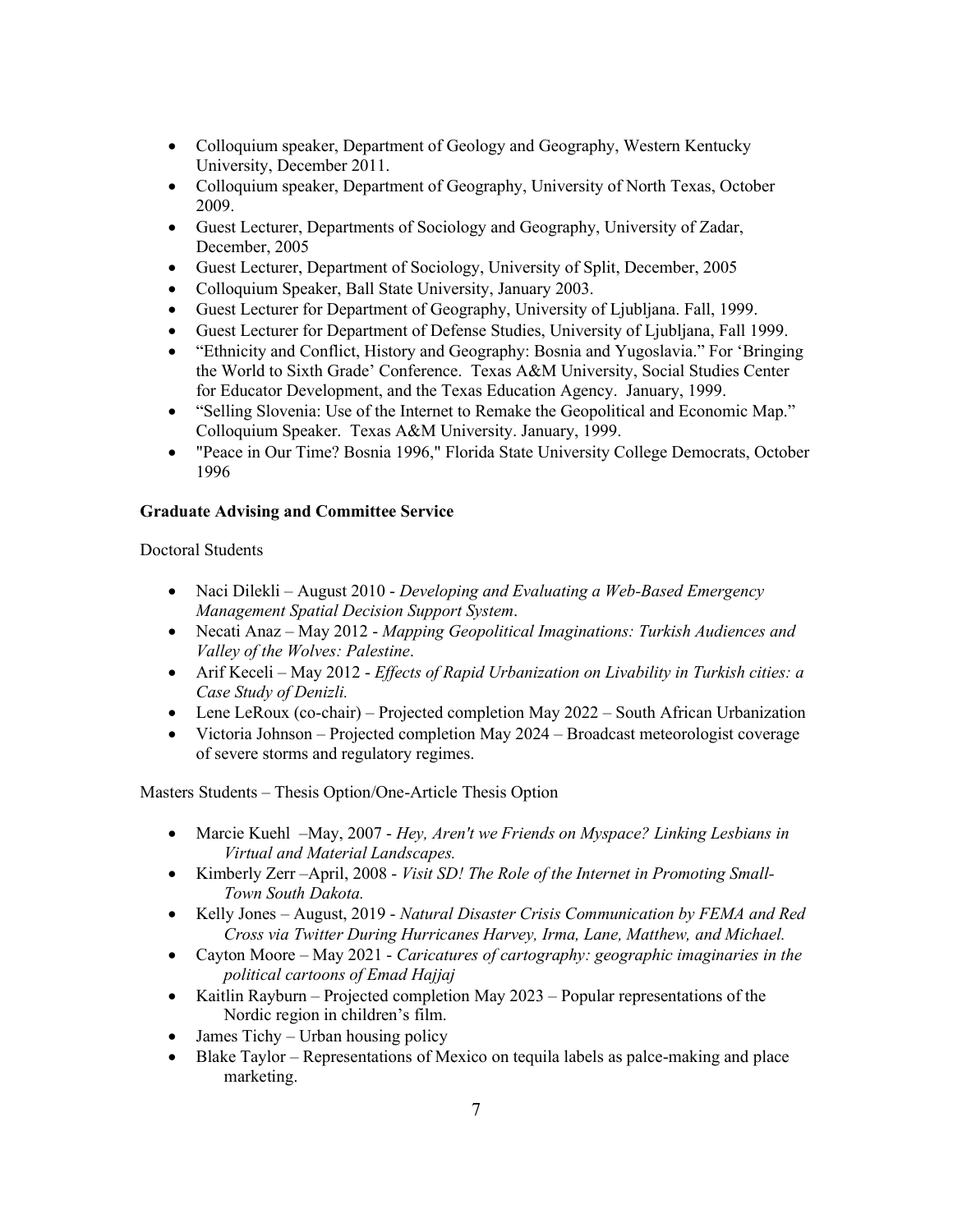• Matthew Armor (Popular Geopolitics and Representation of Tribal Nations in Video Games)

Masters Students – Non-Thesis Option

- Luke Sandve (April 2008)
- Emily Eskew (December 2014)

Doctoral Committees – Geography and Environmental Sustainability

- Istvan Egresi (Foreign Direct Investment in Romania, April 2008)
- Bodo Kubartz (Knowledge Transmission in Oil Industry, Fall 2009)
- Kim Klockow (Visualization and Communication of Weather Hazard Information, Summer 2013)
- Angela Person (Architectural Geography and the Hirshhorn Museum, June 2016)
- Jennifer Messick (Biogeography, April 2017)
- Dustin Howard (Technology Transfer and Geopolitics, did not complete)
- Virginia Silvis (Media Representations of Environmental Disasters) (May 2020
- Anesu Makina (Waste Picking and the informal economy, May, 2020)
- Lene Le Roux (Urban Space, co-chair with off-campus chair)
- Clair Burch (Discourse of energy securitization and the American wind energy industry).

Doctoral Committees – Other Departments

- Bercu, Degirmen (University of Oklahoma, Political Science Nationalism in Russia, 2012-2014
- Jamie Smith (University of Oklahoma, Political Science, Social Media and Politics, completed May 2015)
- Long Zhou (University of Oklahoma, Urban Growth Management Strategies and Ecosystem Services, Landscape Architecture, completed August 2016)
- David Stroup (University of Oklahoma, Political Science, Urban Space and Nationalism in China, completed August 2017)
- Petya Stefanoff (University of Oklahoma, College of Architecture)
- Bennie Ashton ((University of Oklahoma, Political Science)
- John Rackey (University of Oklahoma, Political Science)
- Hannah Zinn (University of Oklahoma, History, Russian Studies)

Masters Committees - Geography and Environmental Sustainability

- Adrienne Proffer (Rural Town Development and Place Marketing, August 2007)
- David Morris (Historical GIS and Education, May 2008)
- Nicole Simons (Hazards and Remote Sensing, December 2008)
- Melissa Brown (Cultural Geography and GIS, August 2009)
- Stephen Waldrop (Cultural Change in Coastal Communities, May 2011)
- Jennifer Messick (Biogeography, May 2012)
- Danielle Girdner (Modeling City Planning, December 2014)
- Matthew Huycke (Urban gentrification in Oklahoma City, May 2015)
- Kyndra Hanson (Text Analysis of Environmental Perception Survey, May 2020)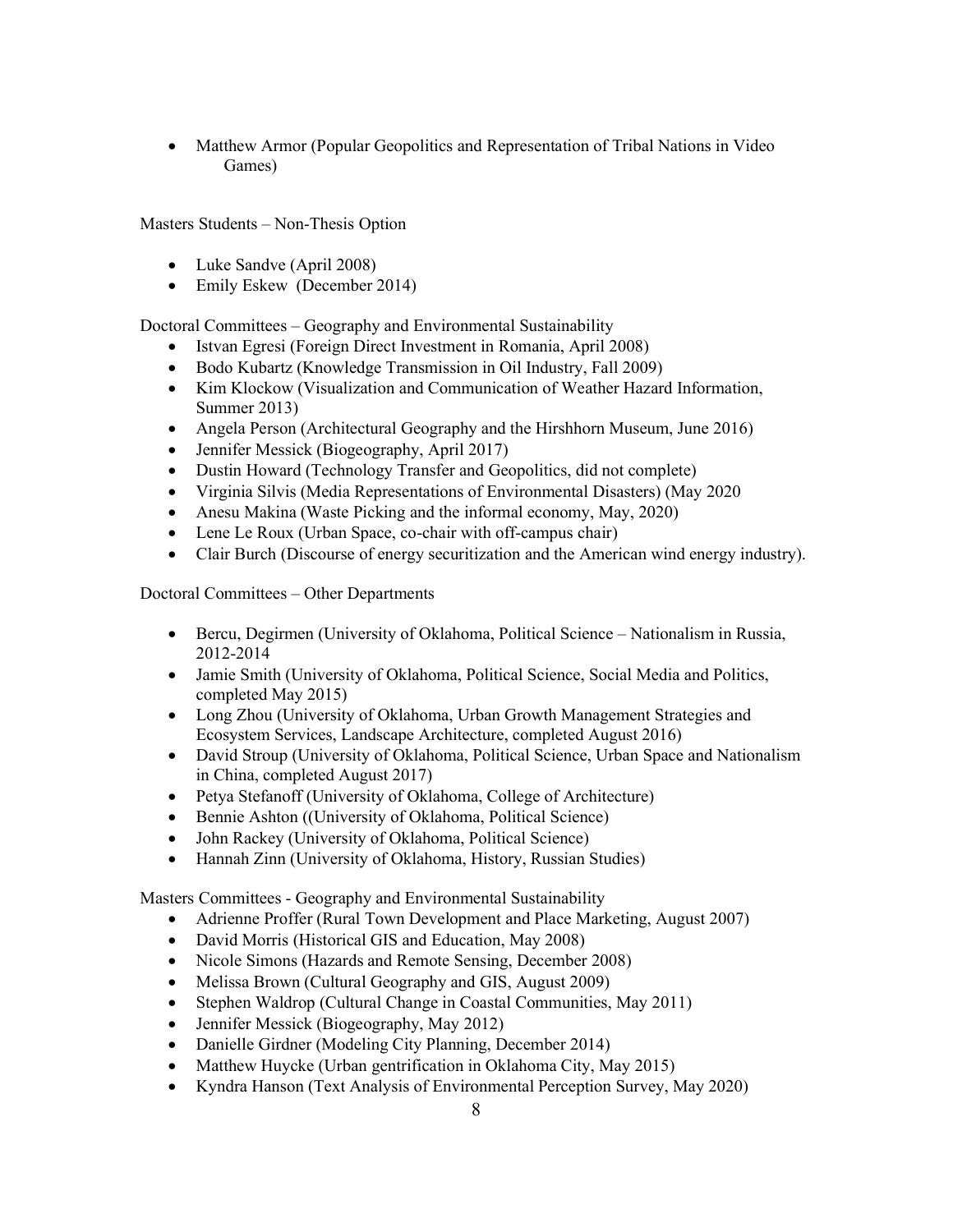• Victoria Johnson (Broadcast Coverage of Tornado Events, May 2020)

## Masters Committees – Other Departments

• English, Shannon (International and Area Studies – Civil Society in the Putin Presidency, May, 2011)

## **Professional Service**

# Leadership

- Co-organizer with Oklahoma State University, Southwestern Association of American Geographers (SWAAG) conference, October 2021, Oklahoma City.
- Southwestern Association of American Geographers Regional Councilor to AAG, Term 2015-2018
- Chair, Board of Directors, OU Federal Credit Union, (April, 2016-2018)
- Vice Chair, Board of Directors, OU Federal Credit Union (April 2014-April 2016)
- Board Member, Political Geography Specialty Group 2012-2014.
- Chair, Southwestern Association of American Geographers, Term: 2011-2012
- Oklahoma Alliance for Geographic Education, Board of Directors, 2013-2016.
- Secretary, Southwestern Association of American Geographers, Term: 2009-2011
- Treasurer, Southwestern Association of American Geographers, Term: 2007-2009
- OU Federal Credit Union Board Member (2005- 2006, 2011-2016) Previous posts included Assistant Treasurer and Secretary.
- Secretary-Treasurer, Communications Geography Specialty Group, Term: 2006-2009
- Member of the Nominating Committee, Political Geography Specialty Group, 2006-2009
- Chair, AAG European Specialty Group, 2003-2005
- Board Member, AAG Russian, Central Eurasia, and East European Specialty Group, 2003-2005, 2007 to present (Subcommittee on Student Awards 2005-2009)
- Conference co-organizer 2003 Political Geography Specialty Group Preconference, 2003.

# Conference Activity

- Conference co-organizer for Southwest American Association of Geographers, October 2021
- Session Organizer AP Human Geography Panel, AAG Meetings 2017
- Session Discussant AAG Meetings, 2007
- Session Organizer Teaching Geography of Europe, AAG Meetings, 2004
- Session Co-organizer Four sessions on Place Promotion, AAG Meetings, 2000
- Session Chair Europe and the Balkans, Political Geography Specialty Group Pre-Conference , 2000
- Session Discussant, 2002 AAG, Capital Hypermobility, Offshore Services, and the
- Geographies of Finance and Regulation III
- Paper Discussant, 1998 SEDAAG, 2000 Political Geography Specialty Group Pre-Conference, 2000 SEDAAG, 2001 SEDAAG, 2003 SEDAAG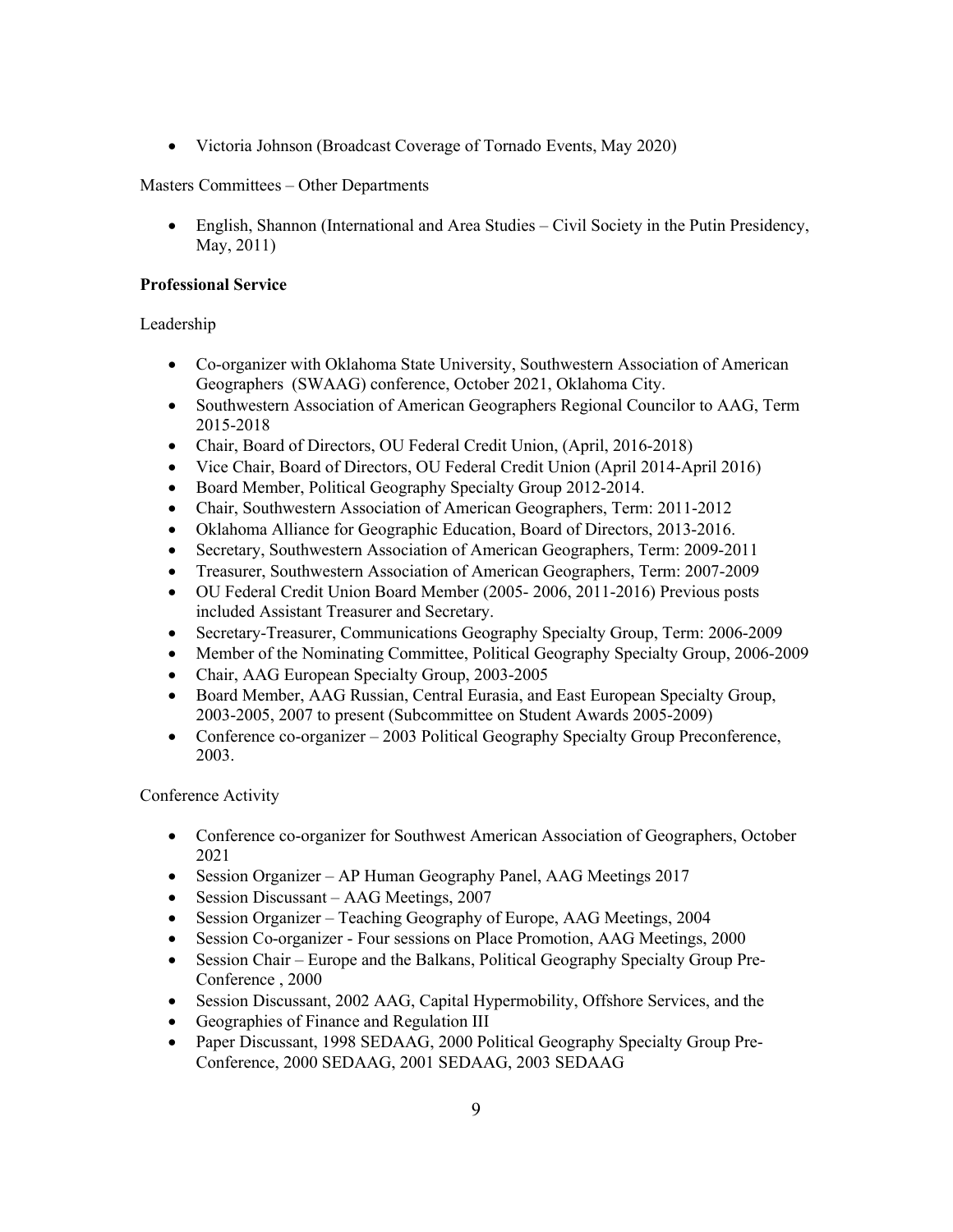# University of Oklahoma

Departmental (Geography and Env. Sustainability, Film and Media Studies)

- Chair of DGES Community Resilience Search Committee 2021-2022
- Committee A member, OU Geography and Env. Sustainability, Spring 2015, 2017-2021
- Committee A member, OU Film and Media Studies 2013-2015, Spring 2017, Spring 2020
- Search Committee member, OU Film and Media Studies Director Search 2014-2015
- Chair of DGES Environmental Economics Search Committee 2013-2014
- DGES Student Awards Committee 2005- Present
- Chair of Undergraduate Curriculum Committee 2005- 2010, 2017-2022
- Undergraduate Faculty Advisor, 2005-2016, Fall 2021.

College (Atmospheric and Geographic Sciences, Arts and Sciences)

- College of Geosciences Transition Committee 2005
- College Academic Program Committee (CAPC) 2005- 2017
- Outside member of College of Arts and Science Dean Search 2013-2014
- Dean's Evaluation Committee (2021-2022)

## University

- Faculty Fellow, Headington College, 2016-2021
- Faculty-in-Residence, Cross Community 2018-2020.
- University Libraries Scholar Communication Task Force 2020-Present.
- Arts and Humanities Forum, Faculty Advisory Committee 2015-2018, 2019-2022
- Co-organizer of OU Digital Humanities Day #5 (Virtual Event 2020)
- Student Conduct Hearing Panelist, 2016-2019, approximately 10 hearings during the period
- Academic Programs Council, 2016-2019
- Provost's Advisory Committee on Classroom Renovation 2010 2013
- Chair, OU Teaching Scholars Initiative 2009- 2010
- Teaching Scholars Initiative Steering Committee 2005- 2012
- Presidential Mentoring Program for Freshmen 2005- 2007, 2011
- Graduate Committee Member 2006- 2008

# Community Service

- Rotary Exchange Program Outbound Student Interviewer Fall 2021
- Chair of OU Federal Credit Union Board of Directors, 2016-2018
- Vice-Chair of OU Federal Credit Union Board of Directors 2014-2016
- Board Member of the OU Federal Credit Union, 2005-2006, 2011-2018. Posts included Assistant Treasurer and Secretary.
- Supervisory Committee Secretary. OU Federal Credit Union (2006-2009)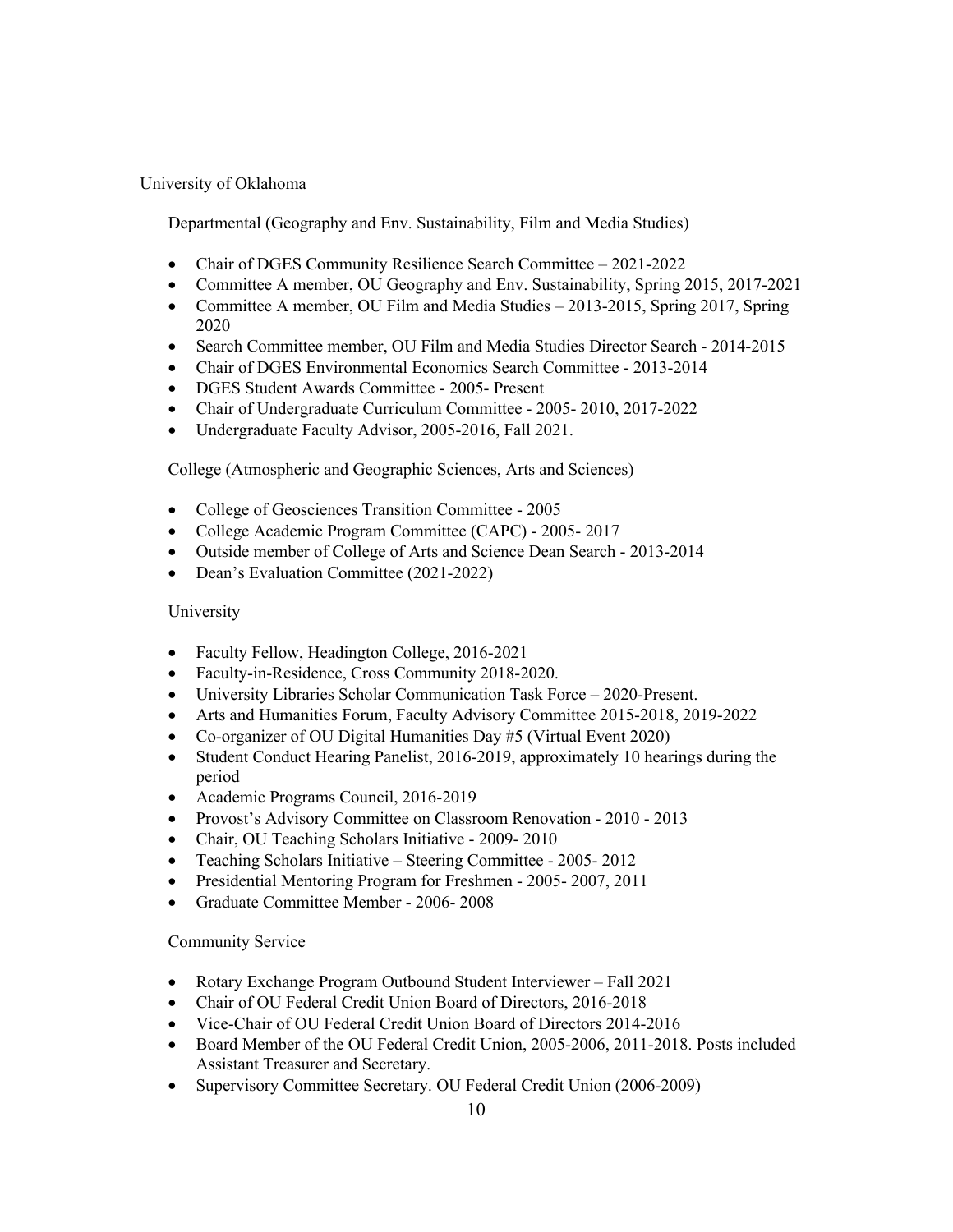• Volunteer Basketball Coach, Norman YMCA (2006)

## Manuscript Reviews

- *The Professional Geographer*
- *European Journal of Humor Research*
- *Information, Communication and Society*
- *New Media and Society*
- *Area*
- *Journal of Geography*
- *Geopolitics*
- *Journal of Geography in Higher Education*
- *African Studies Review*
- *Political Geography*
- *Gender, Space and Society*
- *Applied Geography*
- *Social and Cultural Geography*
- *Applied Geography*
- *The Geography Teacher*
- *Aether: the Journal of Media Geography*
- *Growth and Change*
- *The Geography Teacher*
- *Journal of Latin American Geography*
- *Social Science Quarterly*
- *GeoJournal*
- *Nationalities Papers*
- *Global Society*

#### Miscellaneous

- Editorial Board, *Turkish Journal of Diaspora Studies* 2020-Present
- Editorial Board, *Social Science Quarterly* 2013-Present
- Session Reviewer, National Council of Social Studies, 2016
- Session Reviewer, International Communications Association, 2008
- Session Reviewer, Association of Internet Researchers, 2007, 2009
- Exam Leader, AP Human Geography Exam, 2021
- Question Leader, AP Human Geography Exam, 2018-2020
- Table Leader or Lead Table Leader, AP Human Geography Exam, 2008-2017
- Reader, AP Human Geography Exam, 2006-2007
- Judge or Moderator for Oklahoma Geography Bee, 2007-2014
- Book Proposal Review for Rowman and Littlefield, 2014
- Web Page Administrator, (AAG) Political Geography Specialty Group, AAG. 1996 2003

#### **Grants, Awards and Fellowships**

Awards

- 2016 Most Inspiring Professor University of Oklahoma Student-Athlete Academic Council.
- 2013 (With K. de Beurs) Outstanding Poster Social Media and Society Conference.
- 2011 National Council for Geography Education, Higher Education Distinguished
- Teaching Achievement Award
- 2010 College of Atmospheric and Geographic Sciences Teaching Excellence Award (co-winner).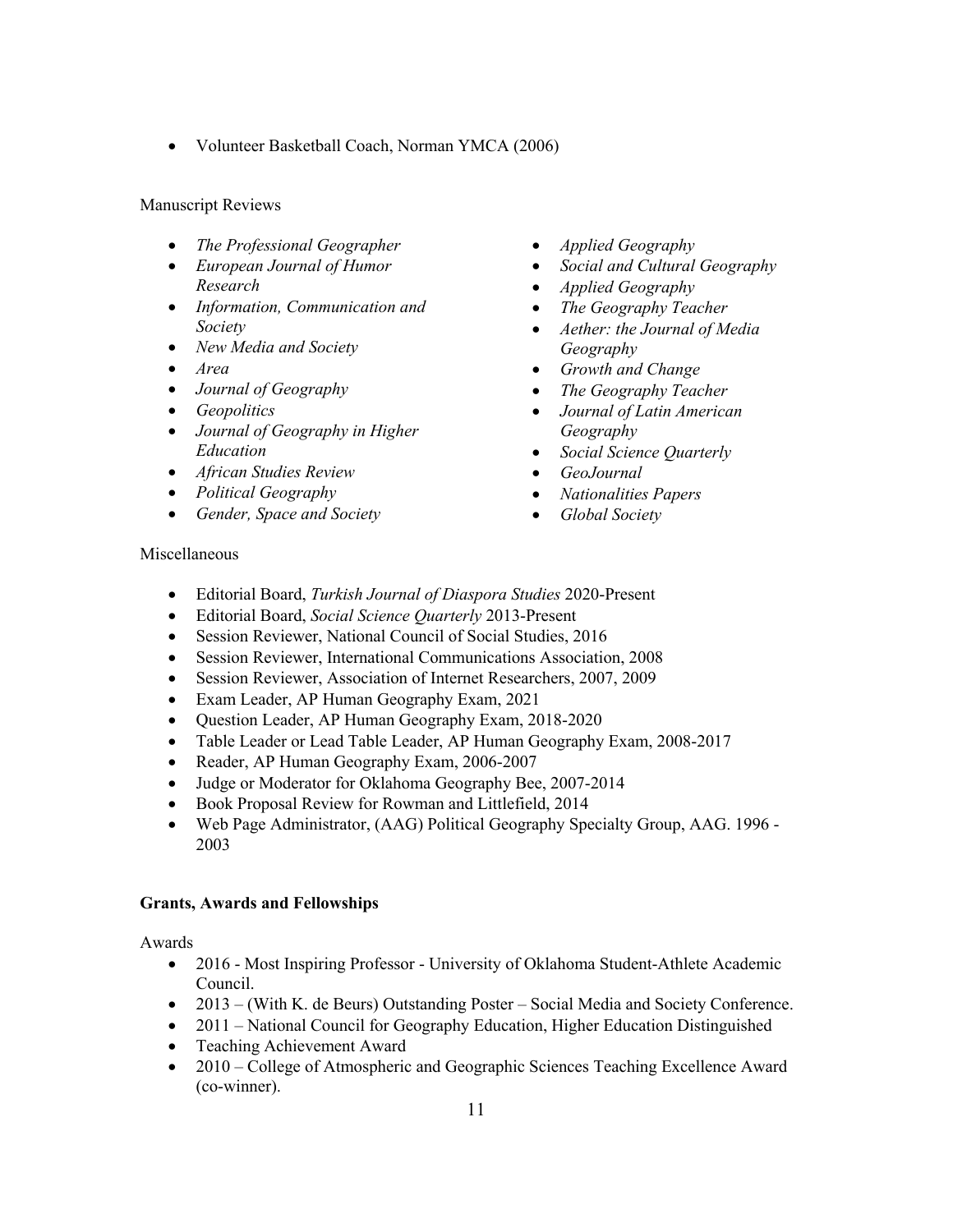- 2009 Provost's Outstanding Academic Advising Award.
- 2006 Most Inspiring Professor University of Oklahoma Student-Athlete Academic Council.

External Funds or Competitive Programs

- 2002-2003 Proctor & Gamble HBCU Curriculum Development Grant. \$50,000 to Florida A&M School of Business and Industry. Team Leader with Suarez, T, and Shabazz, D. Course: Dynamics of Global Information Management.
- 2000-2001 Florida State University Dissertation Year Fellowship. \$10,000.
- 1999 Florida State University Dissertation Enhancement Grant
- 1998 Florida State University Outstanding Teaching Assistant Award
- 1994 -1995 Fulbright Student Fellowship to Hungary

Internal Funds – Advising and Recruiting.

- 2016, Summer. OU Center for Teaching Excellence Course Enrichment Grant. Total \$3000 for student support.
- 2005, June. Proposal for Campus Advising 2 Grants awarded in support of Departmental advising and recruiting efforts. Total - \$1200.

## **Employment History**

- 2013 Present. Associate Professor with Tenure, Department of Geography and Env. Sustainability, University of Oklahoma
- 2005 2013 Assistant Professor and Undergraduate Adviser, Department of Geography and Env. Sustainability, University of Oklahoma
- 2004 -2005 Program Manager Office of Grants Administration, Office of Workforce
- Education, Division of Community Colleges and Workforce Education Florida Department of Education.
- 2004 Adjunct Instructor, Dept. of Geography, Florida State University
- 2001-2003 Visiting Assistant Professor, School of Business and Industry, Florida A&M University
- 1995-2000 Teaching Assistant, Department of Geography, Florida State University
- 2000 Independent Contractor Visit Florida
- 2000 Independent Consultant Cerebellum, Inc.
- 1996-1997 Teaching Associate, FSU Program in Instructional Excellence (PIE)
- 1993-1994 Research Assistant, Graduate Programs in International Studies, Old Dominion University
- 1993 Research Assistant, Kentucky Transportation Center
- 1992 Research Assistant, Transportation Research Board, Washington, D.C.
- 1990-1991 Asst. Hall Director, University of Kentucky, Office of Residence Life (academic year)
- 1987-1990 Resident Advisor, University of Kentucky Office of Residence Life (academic year)
- 1987-1990 Engineer's Aide, Hydrology and Hydraulic Section, Louisville District, U.S. Army Corps of Engineers (Summer employment)